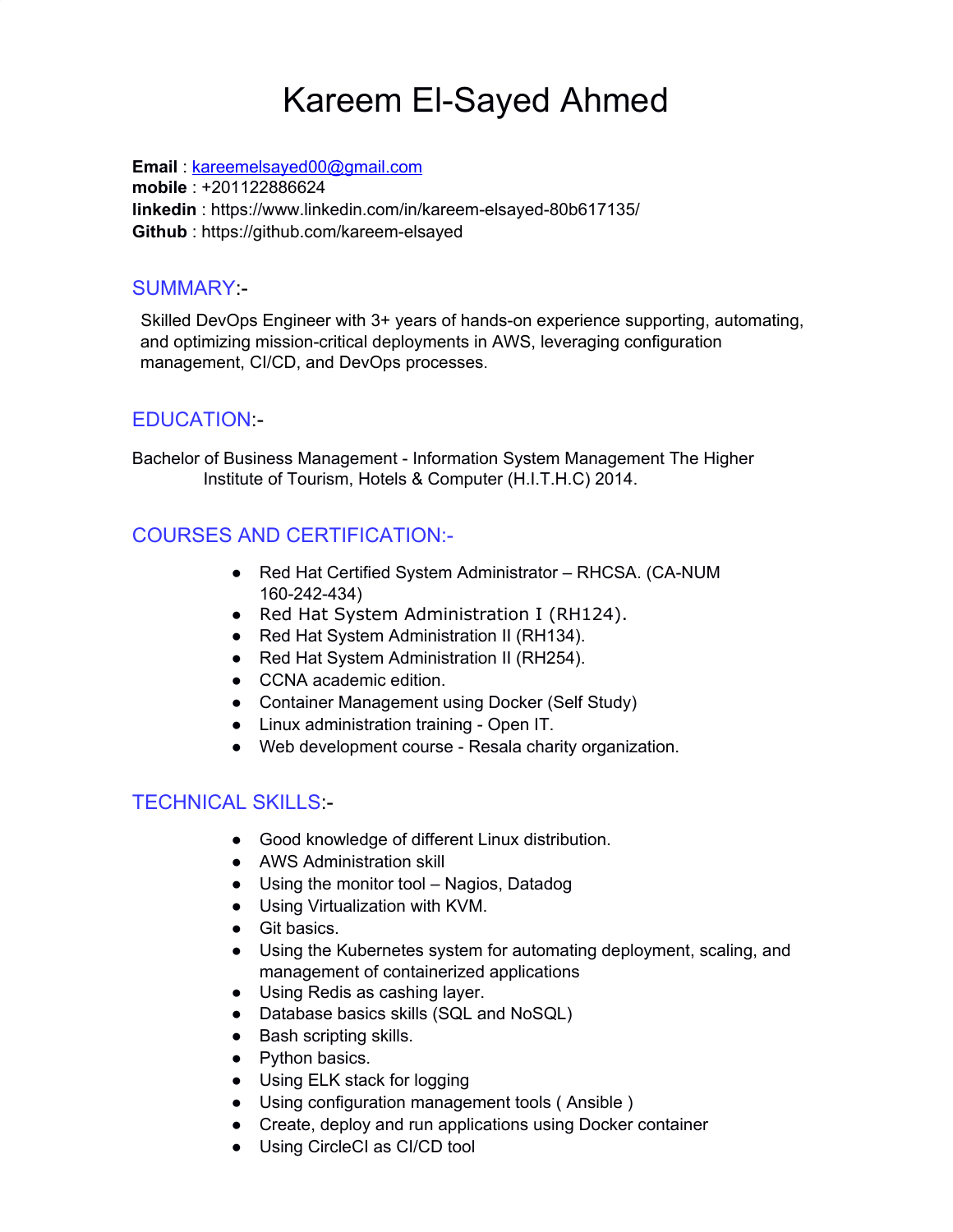## WORK EXPERIENCE:-

#### **DevOps Engineer at Fly365.**

October 2018 – Now

- build automated deployments through the use of configuration management technology
- Collaborating with developers to make sure new environments meet requirements and conform to best practices
- Drive improvements to processes and design enhancements to automation to continuously improve the production environment
- Automate the provisioning of environments: cooking up some recipes with Ansible, and deploying environments using containers, like Docker

#### **Linux Engineer/DevOps at Exaserve.**

January 2017 – September 2018

- Help tune performance and ensure high availability of infrastructure.
- Proactively maintain and develop all Linux infrastructure technology to maintain a 24x7x365 uptime service
- Design and develop infrastructure monitoring and reporting tools.
- Working on a new project (pre-apps) build on Openshift and Kubernetes main idea for this project it's to create a platform for the client to launch their own apps in just in minutes without care about any hosting issues or wast his time in trying to config his own infrastructure. We started first release with some popular PHP apps (Wordpress- Magento) and trying in next releases to give full flexibility to deploy his own code

#### **Linux system administrator at Scitecs.**

January 2016 – December 2016

- Help tune performance and ensure high availability of infrastructure.
- Design and develop infrastructure monitoring and reporting tools.
- Develop and maintain configuration management solutions.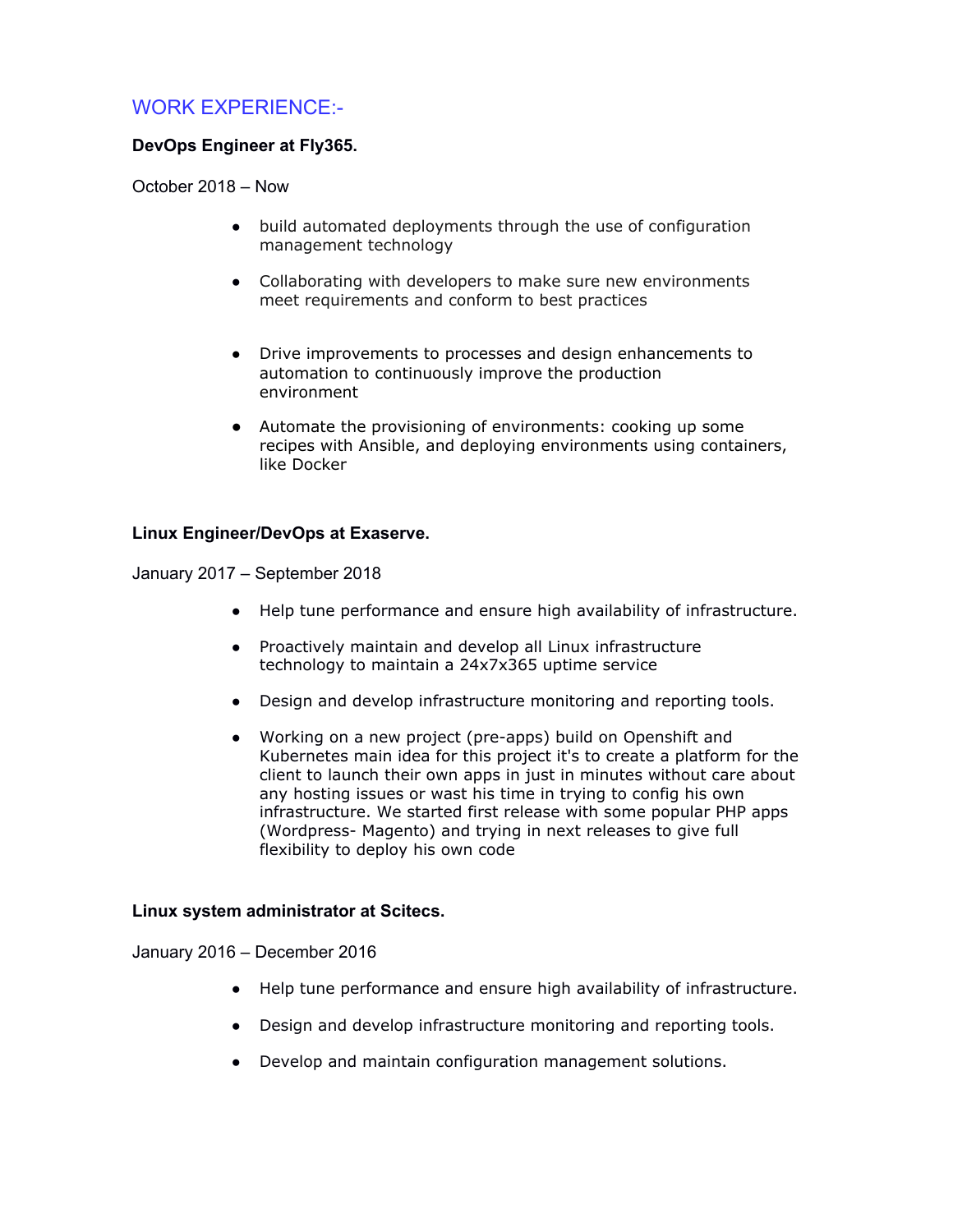## Roles and Technology Stacks:-

#### **Company Name**: Fly365

**Position**: Senior DevOps

#### **Role description**:

I worked on building infrastructure and orchestration platform, develop automation tools to support services and infrastructure and Support the engineering team to automate the app. life cycle through a building, testing, staging, deploying by using DevOps and CI/CD. Also, I worked on developing effective tooling, alerts and response to risk.

All the previous points are implemented using the following.

#### **Technology stack**:

- AWS (EC2, RDS, ElastiCash, ElasticSearch, CloudFront, GuardDuty, Lambda, S3, CloudWatch, SNS).

- Kubernetes as an orchestration platform
- Docker
- ELK
- Datadog
- CircleCi
- MongoDB
- Python for automation and scripting tools
- Microservice structure ('Backend':'Golang', 'Frontend':'Vuejs')

**Project link**: nz.fly365.com

#### **Company Name**: EXAHOST

**position**: Linux Engineer/DevOps

#### **Role description**:

I worked on maintaining and developing all Linux and infrastructure, I used to design, develop infrastructure monitoring and reporting tools and also, I administered AWS clients accounts.

Using the following technology stack in this role.

#### **Technology stack**:

- KVM as a hypervisor
- OpenStack as Paas
- Nagios as a monitoring tool
- Ansible
- Docker